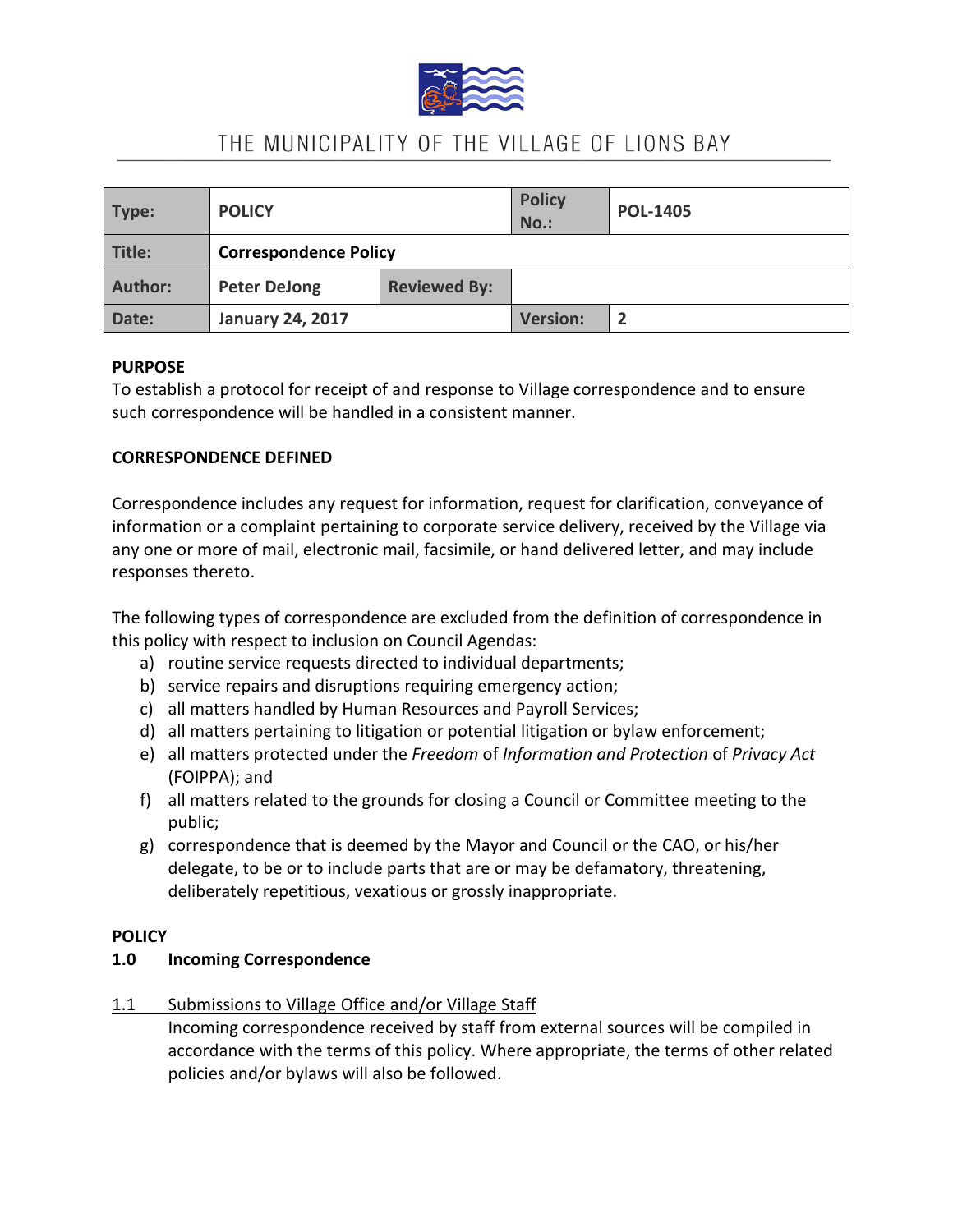## 1.2 Submissions to Members of Council

Incoming correspondence received by a majority of Council from external sources will be forwarded to staff for appropriate handling as noted in section 2.0 of this policy.

## **2.0 Processing of Incoming Correspondence**

Incoming Correspondence will:

- be acknowledged by staff to confirm receipt;
- be date stamped on the date received or, in the case of information received outside of business hours, on the next business day;
- be filed in the general filing system; and
- be referred for further action as follows:
	- $\triangleright$  when addressed to Council, be circulated to Council as soon as possible and a copy forwarded for inclusion in the next Council Agenda package, subject to the terms of this Policy
	- $\triangleright$  when operational in nature: be referred to appropriate staff members to review and respond accordingly.

### **3.0 Council Agenda Package**

Correspondence to be included in a Council Agenda package must:

- Contain the name and, preferably, the civic address of the correspondent;
- Be addressed to Mayor and Council, or a majority of Council;
- Pertain to matters that are within the purview of Village of Lions Bay Council;
- Be received prior to the deadline established by the Council Procedure Bylaw.

*All personal information, other than telephone numbers and email addresses, will be published with correspondence submissions unless the author requests in writing for their personal information to be severed under section 22 of the Freedom of Information and Protection of Privacy Act.* 

# **4.0 Outgoing Correspondence**

# 4.1 Correspondence from Council

Correspondence sent with direction from Council shall be sent by the person designated and may be included in the regular Council Agenda package subject to CAO approval.

In the interests of providing residents with timely responses, emails addressed to a majority of Council may be responded to by the Mayor prior to the next Council meeting. Such email responses must be copied to all of Council and the CAO, shall not contradict current Council policies, and must note they are subject to Council approval, correction, clarification or further comment. Such responses will be attached to the incoming correspondence on the next Agenda, subject to Agenda cut-off dates and considerations of confidentiality or other aspects of this policy.